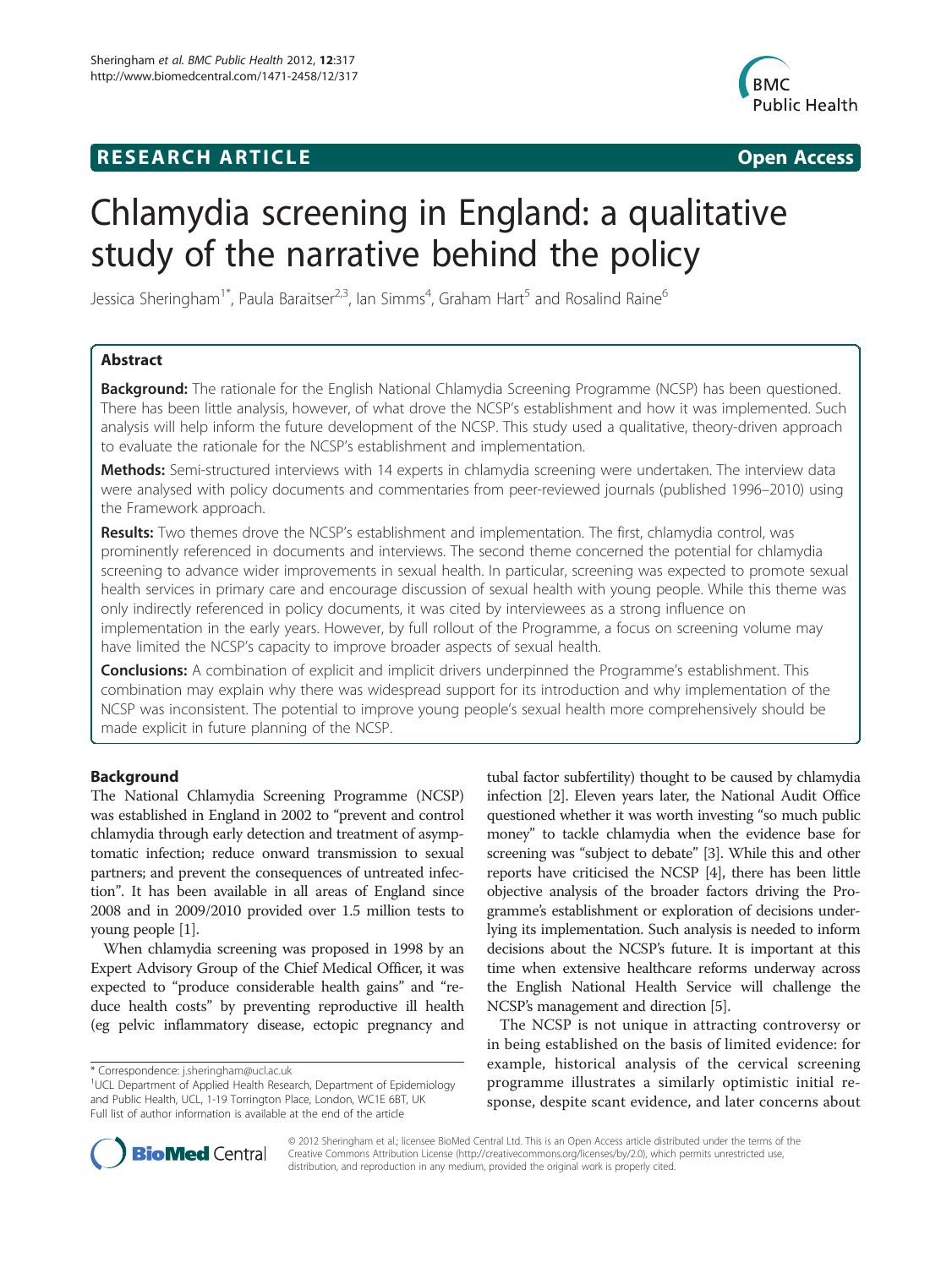a lack of evidence of benefit [[6\]](#page-9-0). Indeed, new interventions are often informed by plausible intuition rather than evidence-based pathways describing anticipated outcomes [\[7](#page-9-0)]. In some instances, such approaches are grounded in theory but in many cases they are based on implicit assumptions. It is helpful to distinguish between these approaches in order to fully understand the motivations for the establishment of new interventions and to explain the effectiveness of widespread adoption and dissemination of the intervention.

# Aims and objectives

The aim of this study was to explore implicit and explicit determinants of the establishment and implementation of the English National Chlamydia Screening Programme to inform the future of chlamydia control and sexual health programmes for young people. The objectives were to:

- Track the scientific and policy context under which the NCSP was first considered, established and implemented;
- Make explicit any initial theory and assumptions underlying the policy to introduce a national chlamydia screening programme in England;
- Document changes in, and challenges to, these drivers as the NCSP was implemented.

# Methods

# Approach

Theory-driven evaluation (TDE) encompasses a family of approaches that first seeks to articulate the links between what programme designers planned to do and what they expected to attain. This requires making implicit assumptions explicit so they can be subject to critical appraisal and identifying the full spectrum of possible impacts of the intervention [\[8,9\]](#page-9-0). TDE then goes on to explain programme outcomes in the light of any underlying theory identified, other assumptions or motivating factors. This first stage of understanding the intervention requires a qualitative approach. TDE acknowledges that interpretation of the underlying theory or other drivers for the programme may change as the programme is rolled out and is subject to further scrutiny [\[10](#page-9-0)]. A recent TDE of a sexual health programme provided the basis for translating a theorydriven approach to address our aim [\[11](#page-9-0)].

In line with the principles of realistic evaluation (one form of TDE), we sought evidence that would best illuminate the theory or other underlying drivers to the NCSP when it was established and how these evolved during implementation [\[12](#page-9-0)]. We therefore focused our data collection on sources that would enable us to track the context in which the NCSP was first considered and later delivered and to track the thinking that underpinned the programme's initiation and implementation.

# Data collection

We constructed a timeline tracking the scientific and policy context from 1996 to 2010 using:

- published research (randomised controlled trials and systematic reviews) on chlamydia screening
- English Department of Health documents
- NCSP strategy and annual reports
- Health Protection Agency surveillance data on chlamydia diagnoses rates

To make explicit any initial theory underlying the policy to establish the NCSP and to document changes as the NCSP was implemented, we used a combination of interviews and documentary analysis:

- Interviews: we selected a purposive sample of 14 experts, chosen because of their integral involvement in the NCSP's establishment or implementation or because of their role as independent academic experts during the period 1996–2010. These included; national policy makers (Department of Health civil servants); people working within or advising the national team responsible for establishing the NCSP (e.g. members of the Chief Medical Officer's Expert Advisory Group into Chlamydia trachomatis, NCSP Steering Group, the Independent Sexual Health Advisory Group and the National Screening Committee) and academics who have published on chlamydia control in England. The interviews, conducted by JS and PB from July 2010-Mar 2011 at UCL, in participants' workplaces or by telephone, followed a semi-structured format (topic guide in supplementary material additional file [1](#page-8-0)), were audio-recorded and transcribed. All of the experts approached agreed to be interviewed and all were aware of PB's current role as medical adviser to the NCSP.
- Policy documents: to examine the stated rationale for key decisions, we searched the Department of Health online publications library using the terms "chlamydia" and "sexual health" for the period 1996– 2010. This generated 209 publications of which 45 were indirectly relevant to the NCSP and 18 had direct relevance. One document (Research to inform the national media campaign teenage pregnancy in England (2000)) was not available electronically but had no apparent relevance to the programme and so was not examined.
- Commentaries: to understand contemporary scientific and clinical opinion on chlamydia screening, we searched the Web of Knowledge database for commentaries and editorials published in peer-reviewed journals 1996–2010 using the terms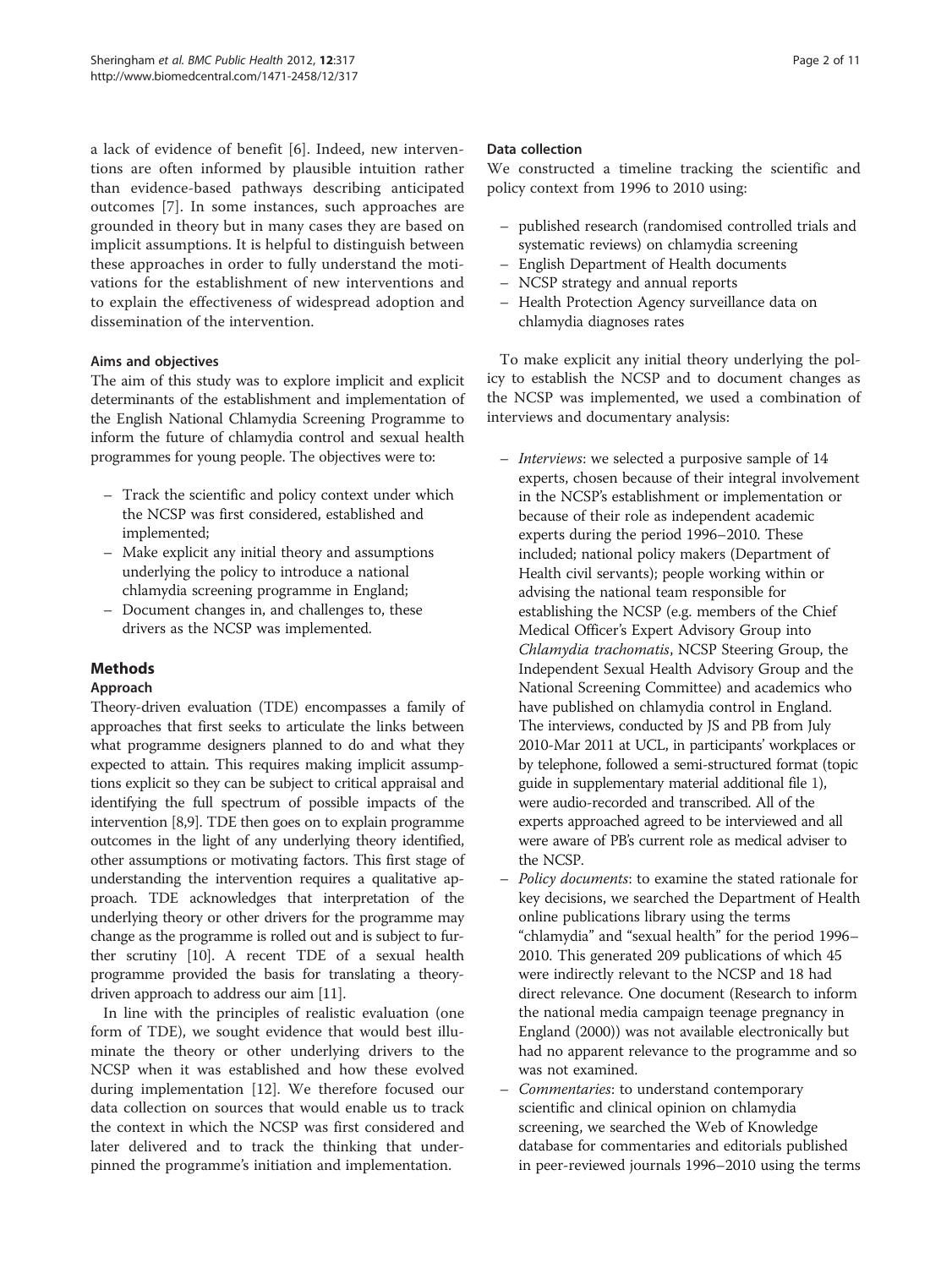"chlamydia", "chlamydia screening", and "NCSP". Citation values and published responses were used as crude indicators of an article's profile within the clinical/scientific community. We selected articles with relevance to chlamydia screening in England that were cited at least five times and/or with published responses. We identified 26 papers for inclusion into our detailed analysis.

# Analysis

We organised data from the interview transcripts, policy documents and commentaries using the Framework approach [\[13](#page-9-0)]. JS and PB developed a conceptual framework and independently coded several transcripts to identify themes (theories, assumptions, ideas, context) of relevance to the initiation and implementation of the NCSP. For quality assurance, ten sources were independently coded by both JS and PB, areas of discordance discussed and the coding framework refined. We coded the remaining transcripts, policy documents and articles to identify the themes emerging most prominently. We summarised all coded data sources into charts organised by theme and stage of initiation and implementation. Quotations from interviews and documents were selected that encapsulated the themes described.

# Ethical approval

We sought ethical approval for this study from UCL research ethics committee. This study was considered exempt from the requirement for ethical approval because the research involved review of publicly available information and interviews with individuals on their professional views about chlamydia screening not personal information.

# Results

## Timeline of events

Political and strategic developments in the NCSP are tracked against delivery and evidence for chlamydia screening (Figure [1\)](#page-3-0).

# The decision to introduce chlamydia screening in England (1996–2000)

In 1996, the Chief Medical Officer (CMO) convened an Expert Advisory Group to formally consider the establishment of a chlamydia screening programme in England. The Group's formation was in response to mounting interest in chlamydia screening in the UK [\[14,15\]](#page-9-0), and promising observational studies of screening in other countries [[16,17](#page-9-0)]. At this time, the other scientific evidence to support the effectiveness of chlamydia screening comprised one trial of screening from the USA [\[18\]](#page-9-0). Data from genito-urinary medicine (GUM) clinics across England showed increasing diagnoses in young people although there were no population-based estimates of chlamydia prevalence.

In 1998, the CMO published a report which proposed the introduction of chlamydia screening in England. It recommended an opportunistic screening model, targeted towards young women, delivered in general practice and community sexual and reproductive health services. It also called for a research programme including a randomised controlled trial of screening in England. The NHS Health Technology Assessment Programme subsequently commissioned crosssectional feasibility and acceptability studies [[19](#page-9-0)]. The Department of Health also funded a pilot of opportunistic screening in two areas in 1999. These pilots – where GPs were paid to offer tests - reported high uptake in primary care (>50 %) and found over 10 % of young people tested positive for chlamydia [\[20,21\]](#page-9-0).

# Establishment of the NCSP and rollout across the country (2001–2010)

In 2001, the sexual health strategy for England 2001– 2011 was published. This strategy highlighted serious problems in sexual health care, including four-week waits for urgent appointments in GUM and patchy provision outside specialist GUM services, with few GPs providing sexual health care (health promotion, advice or STI testing and treatment) other than contraception. It presented a vision of sexual health as an integrated programme, encompassing both contraception and STIs (including HIV) and proposed a new model for delivering sexual health services, where provision was expanded to primary care [\[22\]](#page-9-0). As part of this model, it proposed a national screening programme based on the CMO's 1998 delivery recommendations, to be implemented in phases, with full rollout across England by 2008. Testing in GUM clinics was not part of this programme. In 2004, the Public Health White Paper accelerated the schedule, promising national provision by 2007 and announced funding to support implementation [[23](#page-9-0)]. In the absence of empirical studies, modelling data estimated the level of coverage required to reduce prevalence [\[24\]](#page-9-0). National targets for screening coverage were first announced in 2005. From 2007, local areas were monitored against these targets.

The NCSP delivery model changed as the Programme expanded. By 2003, the target population included men. By 2004, testing was conducted outside of general practice and sexual health services in non-traditional settings such as pubs, clubs, sporting events and festivals. Implementation did not occur as planned: national provision was later than expected, numbers of people tested remained low, particularly in primary care, which accounted for less than 20 % of chlamydia test delivery, and amongst men, who account for less than 40 % of NCSP tests [\[25](#page-9-0)]. As a result, coverage targets were missed by a significant margin in 2007/2008. After 2008, chlamydia tests performed outside the NCSP (but not in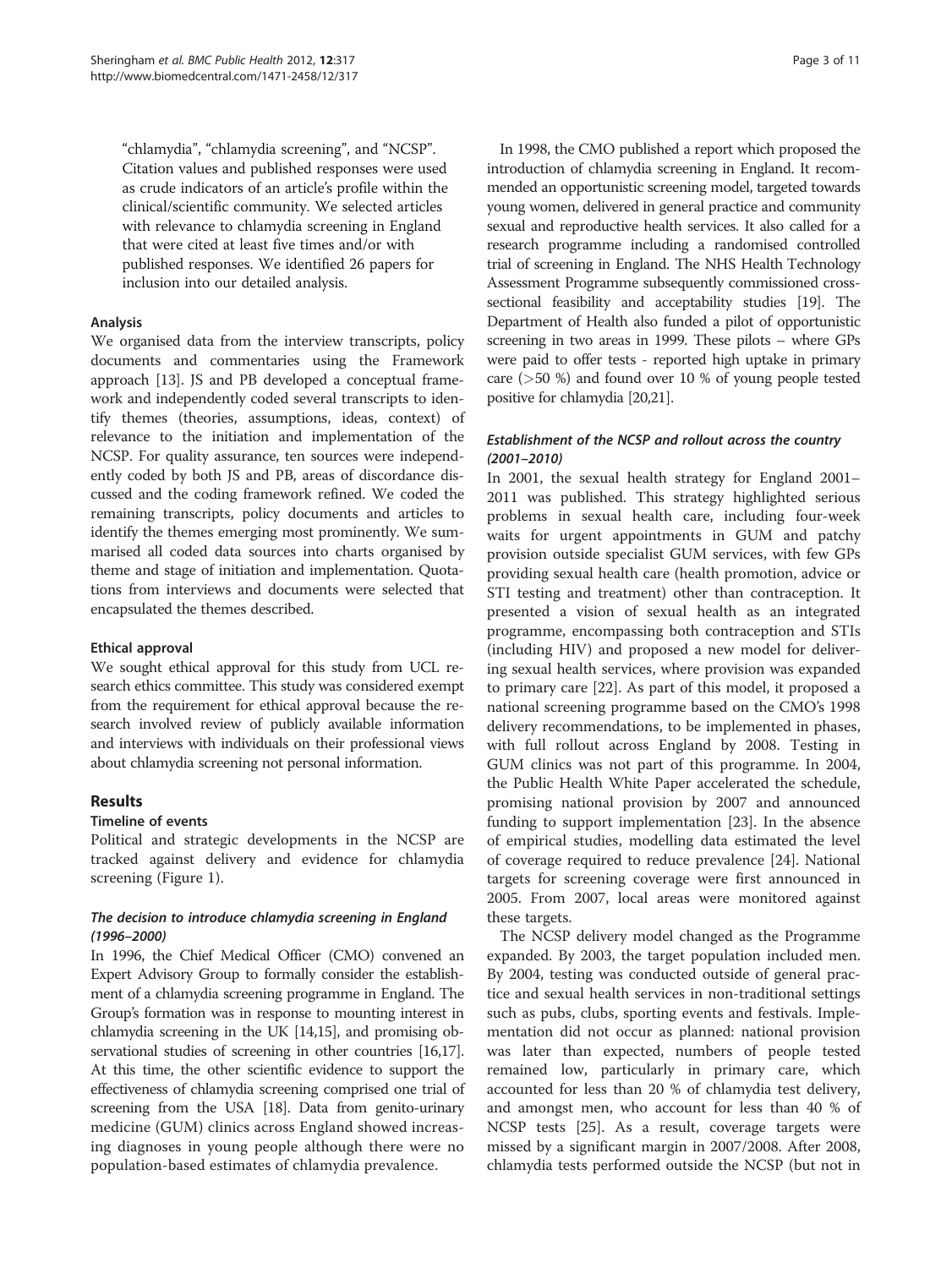<span id="page-3-0"></span>

GUM) were also counted towards coverage and targets were almost met [[25](#page-9-0)].

From 2006, the validity of earlier trials was more thoroughly and widely questioned in systematic reviews, prompting more empirical research outside England to underpin screening policy [\[26,27\]](#page-9-0). In addition, researchers have since given greater attention to the secular changes (eg lower rates of partner change as a result of HIV prevention messages in the 1990s) that may have explained the initial fall in chlamydia diagnoses following the introduction of screening programmes [\[28,29\]](#page-9-0). Evidence remained equivocal: for example, in 2010 a trial in England of chlamydia screening reported a non-significant benefit of screening for reducing pelvic inflammatory disease [[30](#page-9-0)]. This trial's limitations also illustrated the significant challenges of delivering chlamydia screening even in a research context eg achieving uptake of sufficient numbers of young people [\[31\]](#page-9-0).

# Underlying themes

# Establishing the NCSP

We did not identify a consistent theoretical basis for the NCSP. However, two underlying themes emerged that underpinned the establishment and implementation of the NCSP. We refer to the first theme as 'explicit' because it is central to the stated aims of the Programme and the second theme as 'implicit' because it was not stated in policy documents but emerged from interviews.

Theme 1: The first theme corresponds to the explicitly stated aims of the NCSP, which are to reduce chlamydia prevalence and sequelae, in response to concerns about rising diagnoses (Figure 1, dark blue boxes). Diagnosis was made possible by the advent of new technology, which was highly sensitive to detecting chlamydia and in contrast to older tests, was much less invasive, often requiring a urine test only. As the illustrative quotes below indicate, he importance of advances in diagnostic technology for the introduction of screening was corroborated by evidence from interviews, and other contemporary documents.

The CMO's report identified chlamydia as a public health problem and screening as the policy response. This position was widely supported by the scientific and clinical community in England:

"The personal and economic costs of untreated genital chlamydial infection are considerable."

Johnson, BMJ, 1996 [\[15](#page-9-0)]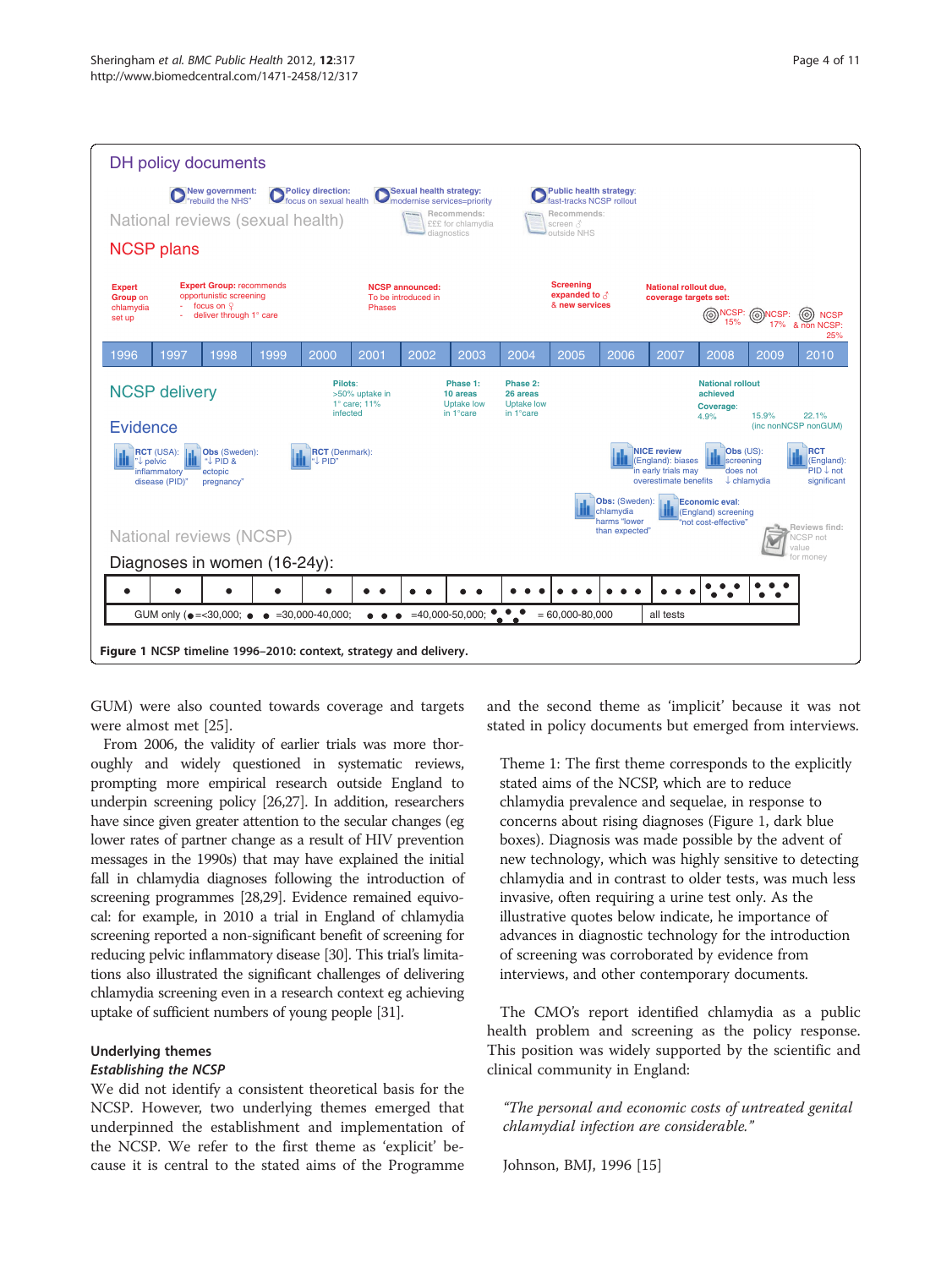"The role of chlamydia in infertility is well documented: the disease may be implicated in as much as 50 % of cases."

Boag and Kelly, BMJ, 1999 [\[32](#page-9-0)]

"We'd been seeing chlamydia figures going up and up and there was a growing awareness that it was a major cause of pelvic inflammatory disease.... ectopic pregnancy and I suppose to my mind the trigger for all of this probably was the advent of molecular diagnostics, the idea that actually you could undertake testing using so-called non-invasive specimens."

Interview, CMO Expert Advisory Group member (1996–2001)

While the CMO's report acknowledged that data on prevalence of chlamydia sequelae were "incomplete" and "uncertain", its bold statements that sequelae were "severe" and that management would result in "considerable health benefit" [\[2](#page-9-0)] went largely unchallenged in subsequent commentaries and letters, despite the lack of trial evidence from England at that time and the incomplete knowledge concerning the prevalence and natural history of chlamydia. Instead, discussions focused on the extent to which screening would be acceptable to young people and how it should be delivered. This is illustrated in the quotes below:

"The case for screening is made."

Boag and Kelly, BMJ, 1999 [\[32](#page-9-0)]

"The Chief Medical Officer's plan for immediate action on Chlamydia trachomatis...is a step in the right direction, but it does not go far enough."

Letter from Opaneye, BMJ, 1999 (in response to Boag & Kelly editorial) [[32](#page-9-0)]

"I was shocked when I looked back at it [the CMO's report]. And actually it doesn't question whether there should be a screening programme, the decision has obviously been made and it's just which target groups, which tests."

Interview, Independent academic expert (1996–2011)

"[A pilot of] opportunistic testing ... achieved coverage of under 30 % among its target population...If the low response ... is repeated in national pilot studies using similar methodology then few individuals are likely to achieve long term health benefits and community transmission is unlikely to be greatly reduced."

Letter from Macleod et al, BMJ, 1999 (in response to Boag and Kelly editorial) [\[32](#page-9-0)]

"[The NHS pilots aimed to find out] how feasible was it to ask people to pee in a pot  $(i.e.$  do a urine test $j.$ ... for an STI they hadn't actually gone along to ask about in the first place."

Interview, NCSP Steering Group member (1999–2008)

Theme 2: A second theme also emerged from the interviews (Figure [1](#page-3-0), light blue boxes). It was not referenced in policy documents, and we therefore refer to it as an implicit theme. This was concerned with the contribution of chlamydia screening to advancing wider sexual health service delivery. As described in the timeline and in interviews, sexual health services in the late 1990s/ early 2000s were in urgent need of serious investment:

"It was all part of a growing dissatisfaction with a resurgence in STDs. There were real concerns about access to clinical services, under capacity in GUM clinics waiting times, you know that was part of the narrative that had its origins in the late 1990s."

Interview, NCSP Steering Group member (2000–2004)

Rising chlamydia diagnoses were quoted by interviewees and widely in policy documents to support claims of increasing burden of sexual ill-health:

"England is currently witnessing a rapid decline in its sexual health. Around one in ten sexually active young women (and many men) are infected with chlamydia. Syphilis rates have increased by 500 % in the last six years and those for gonorrhoea have doubled. Rates of teenage pregnancy are the highest in Europe. Sexual dysfunction is a largely silent problem within society. Sexual health services appear ill-equipped to deal with the crisis that confronts them."

Third report of session 2002–03 on sexual health, House of Commons Health Committee, 2003 [\[33\]](#page-9-0)

As shown in the timeline and corroborated in the interview data, in contrast to the previous decade, significant efforts were now successful in gaining political recognition of this problem:

"At that point to put sexual health into a historical context, it was very much seen as the Cinderella service of all services right across the board.... We had the first ever national strategy on sexual health and that had taken 18 months or so to do."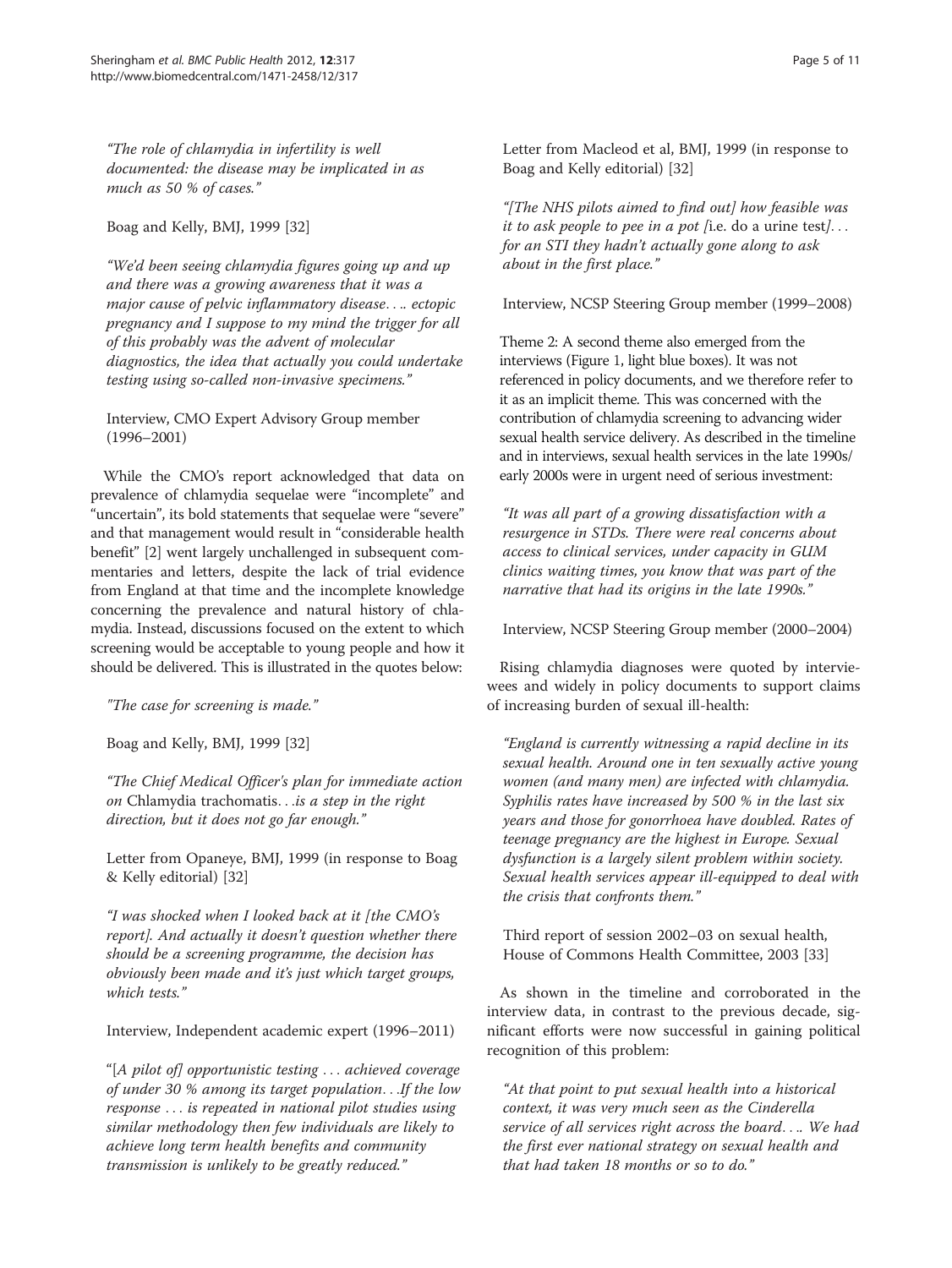Interview, Independent Sexual Health Advisory Group member (2002–2011)

Chlamydia screening was recognised as a vehicle to engage young people in discussions about their sexual health and an opportunity to drive increased access to services for management of STIs (white dotted-line box, Figure 2). This was evident from interviews and from an article by those leading the first English screening pilots:

"The proposed screening programme would demand changes in clinical practice and closer alliances between health services. This provides an opportunity for new partnerships to be formed and facilitates a more integrated approach to health care. In many ways, it heralds the approach that is required to manage the wide variety of sexual health issues that confront us today."

Pimenta et al, BMJ, 2000 [\[34\]](#page-9-0)

"[Chlamydia screening was] an opportunity for driving up sexual health care, sexual health consultations."

Interview, CMO Advisory Expert Advisory Group member (1996–1998)

Specifically, implementing a programme of chlamydia screening was expected to expand sexual healthcare in primary care and contraceptive services:

"It was clear that what we were setting up was not just any proof of concept but a true opportunity to get STDs out of the GUM sector and into the mainstream of health protection in England."

Interview, NCSP Steering Group member (2000–2004)

"From a service delivery point of view we did also see this not only as increasing chlamydia testing and the effects on chlamydia, but also to improve access to sexual reproductive health services. If we could get more of the right people through the Screening Programme, it could have a positive effect on sexual reproductive health services."

Interview, National policy maker (2000–2005)

Although the Government frequently refers to chlamydia screening as part of its service reforms, neither expanding access to sexual health care nor engaging young people in sexual health were stated aims of the NCSP. Similarly, this theme does not feature in the CMO's report [[2\]](#page-9-0), despite interview evidence that it was discussed within the Expert Advisory Group:

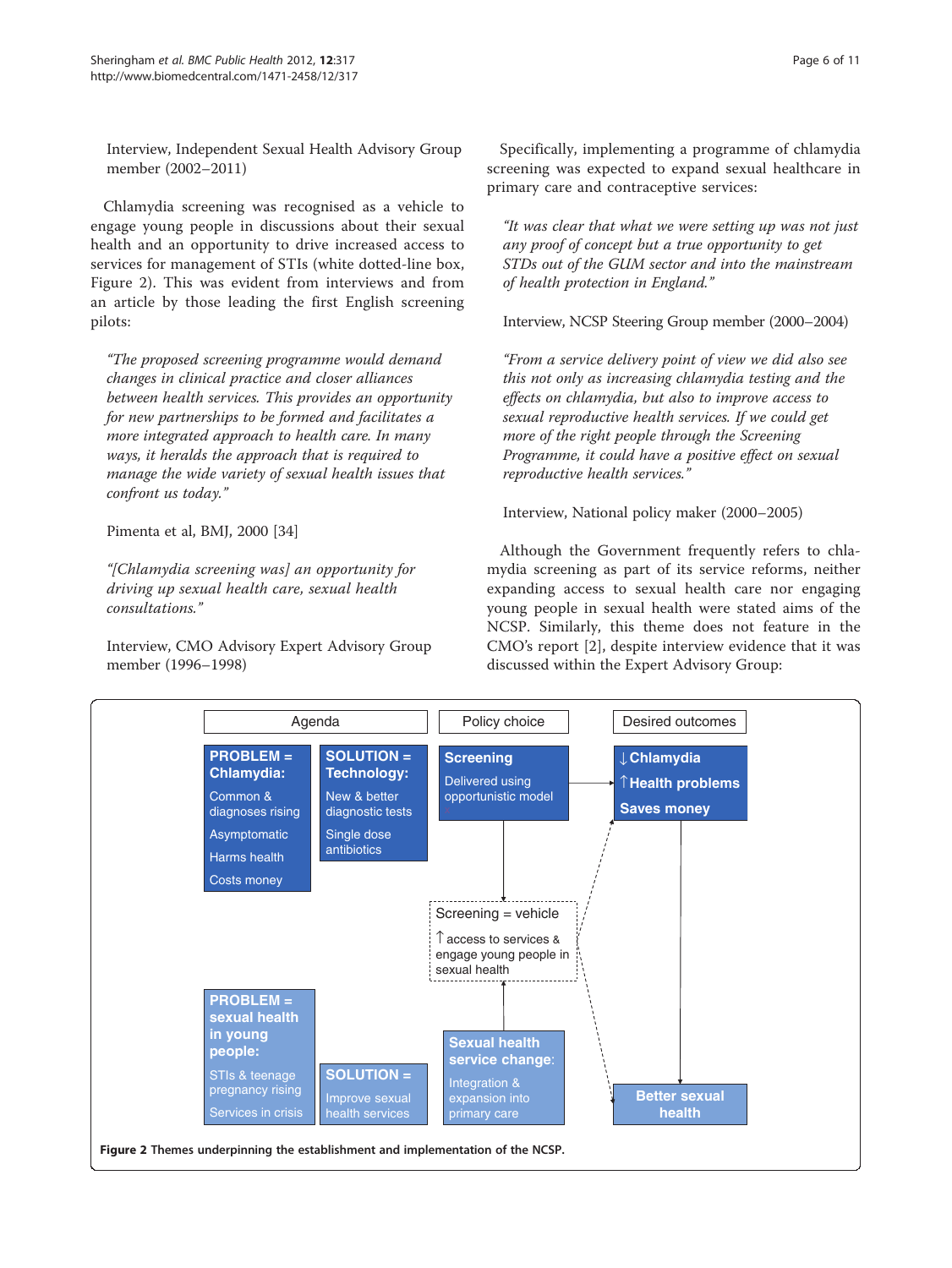"[Chlamydia] was a credible relevant topic to talk about and to open up that dialogue in sexual health matters in a broader sense so there was definitely discussion about that in the CMO group."

Interview, CMO Advisory Expert Advisory Group member (1996–1998)

"What one person [in the CMO's group] said to me was, 'we see this Programme as being about the destigmatisation of sexual health services'."

Interview, National Screening Committee member (1996–2007)

The aspiration to use screening in order to expand community sexual health services and to promote discussion of sexual health with young people therefore appears as an important, but largely implicit, influencing factor in establishing the NCSP.

Our analysis also suggests however, that this implicit theme influenced key implementation decisions. These decisions included men's eligibility for screening, where there is little empirical evidence to guide decisions; most published randomised controlled trials (RCTs) have been conducted on women [[18,30](#page-9-0)]. The CMO's Expert Advisory Group report (1998) initially recommended that screening should focus on women only. This proposal was adopted in the first phases of implementation. The CMO's recommendation was based partly on considerations of feasibility, recognising that women are "are more likely to attend health care settings" [\[35](#page-9-0)]. However, the NCSP policy changed since the initial phases to recommend that programmes should screen men and women equally [[36](#page-9-0)]. This was partly because studies conducted since the CMO's report found chlamydia prevalence was similar in men and women [[37,38\]](#page-9-0). However, there was still no evidence that including men in the target population for the NCSP would be cost effective in preventing chlamydia-related harms. Our interviews and documentary evidence suggest that the policy change was based less on the potential to control chlamydia, and more to promote equitable engagement of men in sexual health:

"[Screening men would] ...give health professionals and researchers the opportunity systematically to investigate and address men's understanding of their sexuality and sexual behaviour."

Duncan and Hart, BMJ, 1999 [[39\]](#page-9-0)

"There was not robust evidence to say – when the decision was made –that screening men would be costeffective."

Interview, NCSP Steering Group member (2000–2004)

"There was concern we were focusing chlamydia screening efforts only on women and really missing an opportunity in engaging men in sexual health."

Interview, NCSP Steering Group member (2002–2005)

"[A focus on women only] ignored the (albeit small) long-term health risks to men and, by placing the focus on women, seemed unfairly to place the entire responsibility on women too."

Men's Health Forum, 2005 [[40](#page-9-0)]

## Roll out of the Programme

The two themes evolved during implementation of the NCSP.

Theme 1: Following rollout across the country, the gaps in the evidence base to justify screening were now more widely recognised. Flaws in early RCTs and questions about the effectiveness of screening to control chlamydia and prevent reproductive ill-health led to questions about the "alacrity" with which "influential groups have adopted chlamydia screening" [[41](#page-9-0)]. As the quote below shows, he gaps in the evidence surrounding the natural history of chlamydia became a central question for researchers.

"What I think we really need to know is what the natural history of chlamydia is. We just simply don't know what we're dealing with and on what scale and if you don't know that you can't know whether your benefits are going to outweigh your harms. It's not enough to say you have some case control studies to say that pelvic inflammatory disease is associated with chlamydia or ectopic pregnancy is associated with chlamydia."

Interview, Independent academic expert (1999–2011)

These questions also led to questions about the policy of funding chlamydia screening in England:

"....the Department does not know how often infection leads to serious health problems and hence whether it is cost-effective to invest so much public money in tackling this problem."

National Audit Office, 2009 [[3\]](#page-9-0)

Theme 2: The focus of the NCSP's monitoring was entirely on delivery of testing and managing infections so any wider effects were not formally captured.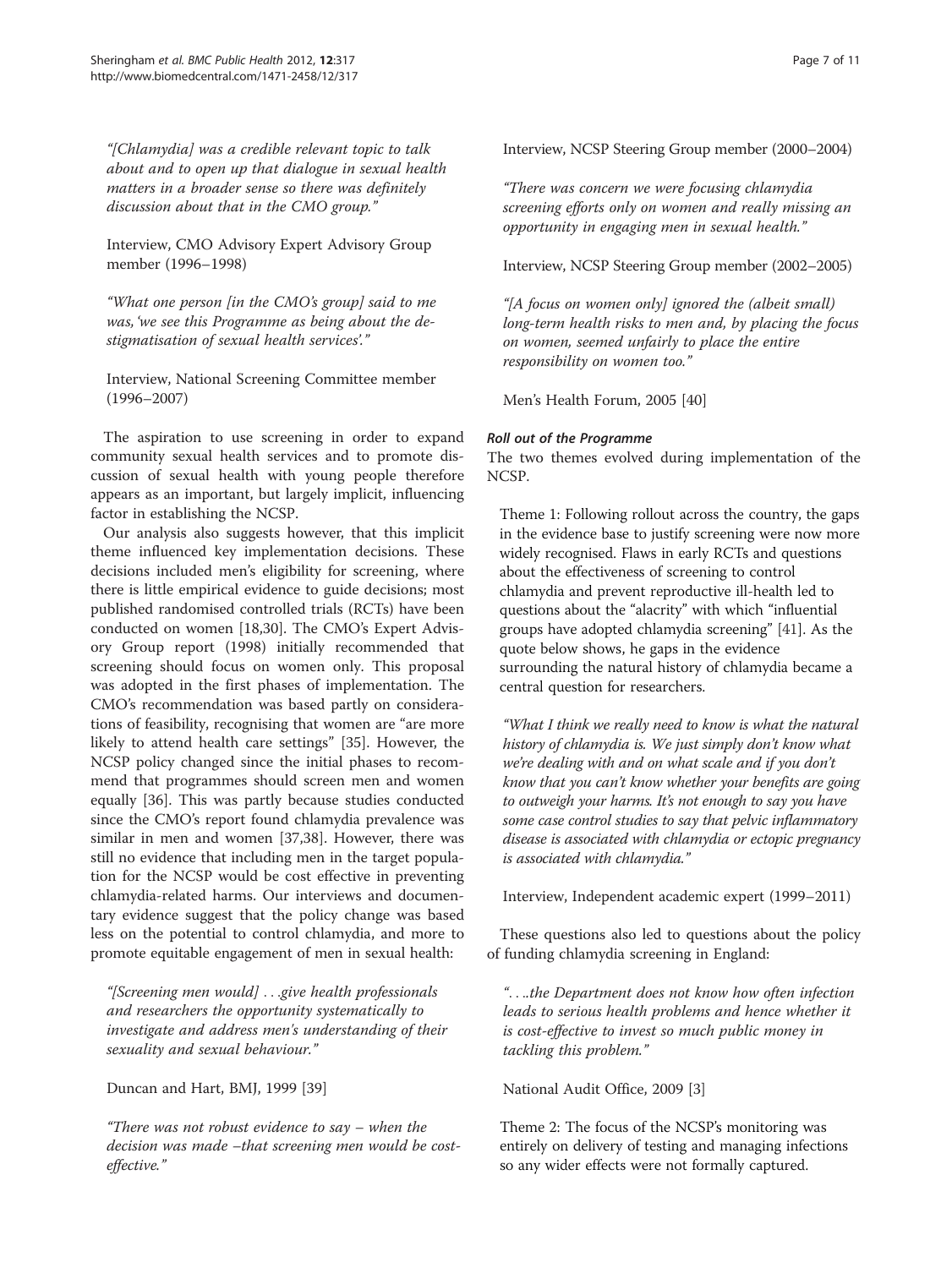Evidence from interviews suggests that early in implementation, the NCSP drove integration of services to some extent and did contribute to expanding sexual healthcare delivery beyond specialist services:

"Even people who are critics of it [the NCSP] would say it's done more to bring together, force people to talk to each other, to work together... I think without the driver of the Programme, we wouldn't have seen it to the extent it has happened."

Interview, National policy maker (2001–2010)

There was some evidence that providers in new services used chlamydia screening as an opportunity to discuss sexual health with young people outside services.

"I do think above everything else it[offering chlamydia screening] gives the opportunity to engage in a conversation about sexual health which we've not been able to do before."

Interview, Local implementer (2008–2011)

As the Programme expanded, pressure to achieve high coverage led to new services focusing solely on chlamydia testing. These services became divorced from mainstream care and offered little opportunity for sexual health promotion [\[3\]](#page-9-0). The National Audit Office reported in 2009 that 40 % of young people tested within the NCSP by did not receive sexual health advice.

"I don't think the intention was ever that we would set up a programme separate and different from other aspects of sexual health locally, but unfortunately that's what seems to have evolved."

Interview, National policy maker (2001–2010)

"I'm still going to areas where they are missing a trick, that the chlamydia programme and the chlamydia staff, they've got a huge role to play in the teenage pregnancy agenda. It's part of sexual health. You know, it was very much put in its own little silo and even though we wanted it to be a sustainable programme."

Interview, National policy maker (2002–2005)

"The targets take away from what we're doing sometimes; it's very hard for people offering screening not to feel targets are all we care about."

Interview, Local implementer (2008–2011)

In addition, our interviews reflect the conflict between achieving testing volumes and providing integrated sexual health care through chlamydia screening. The following two quotes come from two people involved during a similar period of the NCSP's development, both working to implement the NCSP at a national level. These show that some of those involved in implementing the NCSP at a national level stated it was unacceptable for health professionals to avoid discussing sexual health with young people. However, others minimised the input required from health professionals:

"It still amazes me, last week, I was ... hearing from the contraception service that ... our ladies don't come here to talk about sex and sexually transmitted infections. As far as I'm concerned that's medically negligent."

Interview, National policy maker (2002–2005)

"The amount of time that GPs need to spend directly talking about sex with their clients is zero frankly, they may have to say have you been screened for chlamydia this year  $\dots$  and if the patient said no, give them a leaflet."

Interview, National implementer Implementer (2001– 2004)

# **Discussion**

# Key findings

We identified two concurrent themes that drove establishment of the NCSP. The first (explicitly stated in the aims of the Programme) centred on the goal to control chlamydia. The second theme (clearly articulated in interviews, but not explicitly stated in policy) was the aspiration to use chlamydia screening as a tool to achieve wider improvements in young people's sexual health and service delivery.

# Strengths and weaknesses of the analysis

Theory-driven evaluation approaches are commonly applied for social programmes but rarely used for healthcare interventions [\[11\]](#page-9-0). We found that analysis of the theory underpinning a complex intervention was feasible for a public health programme and generated results directly useful to policy makers within a short time frame.

Two of the study authors (PB and JS) have been involved in chlamydia screening (PB as NCSP medical adviser and JS in evaluating the Programme) and have published on the Programme [[32,42](#page-9-0)]. This position as 'insider' researchers meant that both had knowledge of and opinions on the subjects discussed in interviews.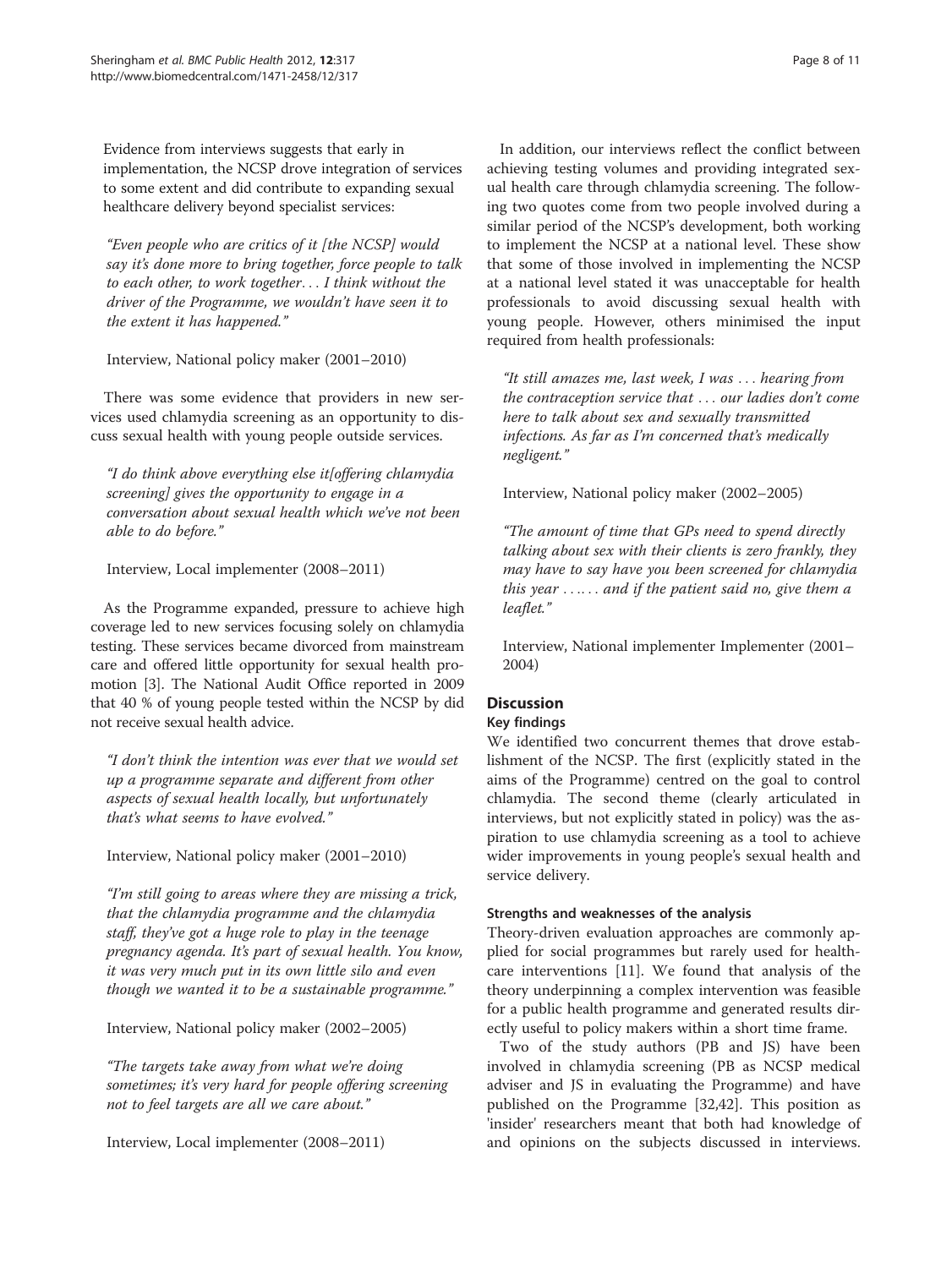<span id="page-8-0"></span>The risk of bias due to this prior involvement was minimised by explicit reference to this involvement at all stages of the analysis and input from other study authors.

This evaluation occurred several years after the establishment of the NCSP. Therefore, memories of events amongst our interviewees may be inaccurate/ incomplete. In particular, it is possible that our interviewees consciously or unconsciously adopted a revisionist position on this subject to justify what may now be perceived as an unpopular position. To address this, we tried wherever possible to seek documentary evidence to triangulate the descriptions of events in our interviews. In particular, we examined whether the implicit goal to "improve sexual health" was only a post-hoc justification. As evident from the illustrative quotes, the goal of improving sexual health through transforming services was referenced in documentation from 2000. Therefore, even if interviewees selectively recalled this rationale more strongly many years after the Programme was first planned, there was evidence that it existed as a rationale contemporaneously as well.

## Other related studies

The limitations in the evidence base that existed when the NCSP was established has been referred to elsewhere [[4](#page-9-0)]. Our analysis builds on this literature by providing an explanation for why chlamydia screening received such widespread support despite the lack of conclusive experimental evidence underpinning the NCSP. Policy makers, clinicians and researchers recognised that chlamydia screening could be used to expand sexual health beyond specialist services and engage young people in sexual health.

The delivery of the NCSP has been subject to other critical reflection, most recently from the National Audit Office (2009) and the Parliamentary Public Accounts Committee (2010) [\[3,43\]](#page-9-0). These reports focused on the NCSP's failure to reach coverage targets. They concluded that resources had been poorly used, due to "the difficulties which can arise when a national initiative is introduced into a locally-managed NHS" [3, p7]. The National Audit Office recommended that criteria for the success of the Programme should be defined. Our analysis provides an argument to consider broadening the criteria for evaluating the Programme in addition to the measures of coverage and diagnoses rates. Possibilities could include measuring the proportion of tests performed outside of specialist services and the number of young people who discussed sexual health matters during screening.

# Conclusions

Our analysis of the origins of the NCSP indicated that those involved in its establishment and implementation sought to achieve more than just chlamydia control. There were implicit aspirations to use chlamydia screening to expand sexual health services in the community and to engage young people in sexual health care. Our interviews suggest that expansion of service delivery beyond specialist GUM services has been achieved. However, this was sometimes without expected gains in service integration and did not always open a dialogue into sexual health with young people.

NHS reforms may significantly change the way in which the NCSP is delivered [[44](#page-10-0)]. For example, commissioning of sexual health services by local authorities is proposed [[5\]](#page-9-0), and for the first time integrated data are available on chlamydia testing and positivity across all services [\[45\]](#page-10-0). These changes offer an opportunity for closer working between infection control and health improvement.

Having uncovered the implicit theory, future research could explicitly address it through examining the provision of sexual health advice delivered within the Programme, and by exploring the Programme's impact on attitudes to testing and testing behaviour.

# Additional file

[Additional file 1:](http://www.biomedcentral.com/content/supplementary/1471-2458-12-317-S1.docx) RATS Checklist.

## Abbreviations

CMO: Chief Medical Officer; GP: General Practice; GUM: Genito-Urinary Medicine; NCSP: National Chlamydia Screening Programme; NHS: National Health Service; RCT: Randomised Controlled Trial.

## Competing interests

The following authors have relationships with organisations that might have an interest in the submitted work in the previous 3 years: PB and IS are employed by the HPA, which manages the delivery of the NCSP. IS was seconded to the NCSP (2006–2008); PB is medical adviser for the NCSP (2008-present). JS holds an honorary contract with the HPA and has evaluated the NCSP's delivery. None of the authors' spouses, partners, or children have financial relationships that may be relevant to the submitted work.

## Acknowledgements

We are very grateful to the following for their valuable input into the study and to those who generously provided their time to be interviewed anonymously:

Dr Kevin Fenton, Visiting Professor in Epidemiology and Public Health, Centre for Sexual Health, UCL

Dr Jane Hocking, Deputy Director, Centre for Women's Health, Gender and Society, Melbourne School of Population Health

Dr D. Scott LaMontagne, PhD, MPH, FRSPH, CS – currently at PATH, HPV vaccine project, country research manager; formerly at HPA, NCSP, lead scientist, 2003–2005.

Professor Nicola Low, MD MSc FFPH, Professor of Epidemiology and Public Health, University of Bern

Dr Anne Mackie, National Screening Committee Director of Programmes Ms Rupal Patel, Terrence Higgins Trust

Dr Sarah Randall, Medical Advisor to the NCSP, 2003–2008

- 
- Dr Sue Skidmore, Dept of Microbiology, Princess Royal Hospital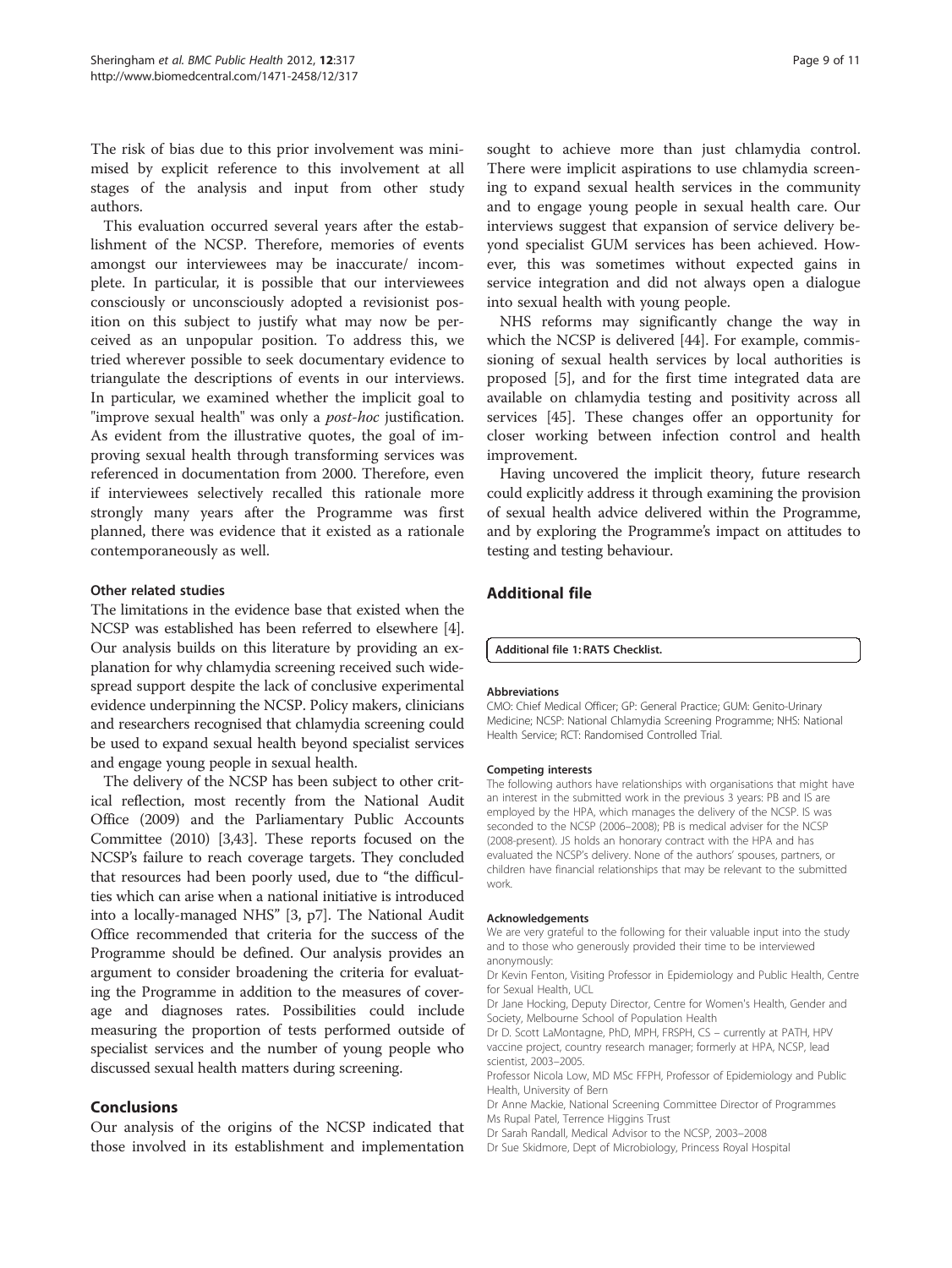<span id="page-9-0"></span>Professor Judith Stephenson, Margaret Pyke Chair of Sexual & Reproductive Health, University College London

This work was supported by the Medical Research Council [grant number G0701660].

## Author details

<sup>1</sup>UCL Department of Applied Health Research, Department of Epidemiology and Public Health, UCL, 1-19 Torrington Place, London, WC1E 6BT, UK. <sup>2</sup>National Chlamydia Screening Programme, Health Protection Services, Health Protection Agency, 61 Colindale Avenue, London, NW9 5EQ, UK. <sup>3</sup>Kings College Hospital NHS Foundation Trust, Camberwell Sexual Health Centre, 100 Denmark Hill, London, SE5 9RS, UK. <sup>4</sup>HIV & STI Department, Health Protection Services, Colindale, Health Protection Agency, 61 Colindale Avenue, London, NW9 5EQ, UK. <sup>5</sup>Faculty of Population Health Sciences, School of Life & Medical Sciences, University College London, London, WC1E 6BT, UK. <sup>6</sup>UCL Partners Programme Director for Population Health, UCL Centre of Applied Health Research, Department of Epidemiology and Public Health, UCL, 1-19 Torrington Place, London, WC1E 6BT, UK.

#### Authors' contributions

The initial idea for the study came from a meeting between RR, IS, GH and JS. JS and PB jointly undertook the interviews, developed the study design, conducted the analysis and interpretation of the findings. JS drafted the introduction, results and discussion sections of the paper. PB searched for policy documentation, drafted the methods section of the paper, results figures and commented extensively on each draft of the paper. GH provided guidance on study design and interim analyses and commented on all drafts of the paper. RR and IS commented on interim analyses and drafts of the paper. All authors had full access to the data used in this study and commented on all drafts of the paper and approved the final version. JS, the corresponding author had final responsibility for the decision to submit for publication. RR is the guarantor for the study. All authors read and approved the final manuscript.

### Received: 27 October 2011 Accepted: 30 April 2012 Published: 30 April 2012

#### References

- 1. National Chlamydia Screening website. [[www.chlamydiascreening.nhs.uk/\]](http://www.chlamydiascreening.nhs.uk/)
- 2. Department of Health. Chlamydia trachomatis: summary and conclusions of CMO's Expert Advisory Group. 1998. Department of Health. [[www.dh.](http://www.dh.gov.uk) [gov.uk](http://www.dh.gov.uk)]
- 3. The Comptroller and Auditor General. Young people's sexual health: the National Chlamydia Screening Programme. 2009. National Audit Office. [\[www.nao.org.uk](http://www.nao.org.uk)]
- 4. Low N: Screening programmes for chlamydial infection: when will we ever learn?. BMJ 2007, 334:725–728.
- 5. Department of Health. Equity and Excellence: Liberating the NHS. 2010. London, The Stationery Office. [[www.dh.gov.uk\]](http://www.dh.gov.uk)
- Bryder L: Debates about cervical screening: an historical overview. J Epidemiol Community Health 2008, 62:284–287.
- 7. Parkhurst J, Weller I, Kemp J: Getting research into policy, or out of practice, in HIV? The Lancet 2010, 375:1414–1415.
- 8. Chen HT: The conceptual framework of the theory-driven perspective. Eval Program Plann 1989, 12:391–396.
- Chen H-T. A conceptual framework of program theory for practitioners. In Practical Program Evaluation. California: SAGE publications Inc; 2005: 15–42.
- 10. Lipsey M, Pollard J: Driving toward theory in program evaluation: more models to choose from. Eval Program Plann 1989, 12:317–328.
- 11. Van Belle S, Marchal B, Dubourg D, Kegels G: How to develop a theorydriven evaluation design? Lessons learned from an adolescent sexual and reproductive health programme in West Africa. BMC Public Health 2010, 10:741.
- 12. Pawson R. Realist methodology: The building blocks of evidence. In Evidencebased policy: A realist perspective. London: SAGE publications; 2006: 17–38.
- 13. Ritchie J, Lewis J: Qualitative Research Practice. London: Sage Publications; 2003.
- 14. Taylor-Robinson D: Chlamydia trachomatis and sexually transmitted disease. BMJ 1994, 308:150–151.
- 15. Johnson AM, Grun L, Haines A: Controlling genital chlamydial infection. BMJ 1996, 313:1160–1161.
- 16. Addiss D, Vaughn M, Ludka D, Pfister J, Davis J: Decreased prevalence of Chlamydia trachomatis infection associated with a selective screening program in family planning clinics in Wisconsin. Sex Transm Dis 1993, 20:28–35.
- 17. Kamwendo F, Forslin L, Bodin L, Danielsson D: Decreasing incidences of gonorrhea- and chlamydia-associated acute pelvic inflammatory disease - A 25-year study from an urban area of central Sweden. Sex Transm Dis 1996, 23:384–391.
- 18. Scholes D, Stergachis A, Heidrich FE, Andrilla H, Holmes KK, Stamm WE: Prevention of pelvic inflammatory disease by screening for cervical chlamydial infection. N Engl J Med 1996, 334:1362-1366.
- 19. NHS R&D Health Technology Assessment Programme. Screening for Chlamydia Trachomatis.1997.
- 20. Pimenta JM, Catchpole M, Rogers PA, Hopwood J, Randall S, Mallinson H, et al: Opportunistic screening for genital chlamydial infection. II: Prevalence among healthcare attenders, outcome, and evaluation of positive cases. Sex Transm Infect 2003, 79:22–27.
- 21. Pimenta JM, Catchpole M, Rogers PA, Perkins E, Jackson N, Carlisle C, et al: Opportunistic screening for genital chlamydial infection. I: Acceptability of urine testing in primary and secondary healthcare settings. Sex Transm Infect 2003, 79:16–21.
- 22. Department of Health: Better prevention, Better services, Better sexual health. The National strategy for sexual health and HIV. 2001. London: Department of Health; [\[www.dh.gov.uk](http://www.dh.gov.uk)]
- 23. Department of Health: Delivering Choosing Health: making healthier choices easier.: Department of Health; 2004. [\[www.dh.gov.uk](http://www.dh.gov.uk)]
- 24. Turner KM, Adams EJ, Lamontagne DS, Emmett L, Baster K, Edmunds WJ: Modelling the effectiveness of chlamydia screening in England. Sex Transm Infect 2006, 82:496–502.
- 25. National Chlamydia Screening Programme: NCSP data presentations 2009/ 2010.; [[www.chlamydiascreening.nhs.uk/ps/data/index.html\]](http://www.chlamydiascreening.nhs.uk/ps/data/index.html)
- 26. Low N, Bender N, Nartey L, Shang A, Stephenson JM: Effectiveness of chlamydia screening: systematic review. Int J Epidemiol 2009, 38:435-448.
- 27. Hocking JS, Walker J, Regan D, Chen MY, Fairley C: Chlamydia screening-Australia should strive to achieve what others have not. Med J Aust 2008, 188:106–108.
- 28. Fine D, Dicker L, Mosure D, Berman S: Increasing chlamydia positivity in women screened in family planning clinics: Do we know why? Sex Transm Dis 2008, 35:47–52.
- 29. Sylvan S, Christenson B: Increase in Chlamydia trachomatis Infection in Sweden: Time for New Strategies. Arch Sex Behav 2008, 37:364.
- 30. Oakeshott P, Kerry S, Aghaizu A, Atherton H, Hay S, Taylor-Robinson D, et al: Screening for Chlamydia Trachomatis to prevent pelvic inflammatory disease: the POPI (prevention of pelvic infection) trial. BMJ 2010, 340:903.
- 31. Sheringham J: Screening for chlamydia. BMJ 2010, 340.
- 32. Boag F, Kelly F: Screening for Chlamydia trachomatis. BMJ 1998, 316:1474.
- 33. House of Commons Health Committee. Sexual Health Third Report of Session 2002-03. 2003. London, The Stationery Office. [\[www.parliament.uk/](http://www.parliament.uk/healthcom) [healthcom](http://www.parliament.uk/healthcom)]
- 34. Pimenta J, Catchpole M, Gray M, Hopwood J, Randall S: Screening for genital chlamydial infection. BMJ 2000, 321:629–631.
- 35. Department of Health. Second report of the UK National Screening Committee. 2000. Department of Health. [[www.dh.gov.uk\]](http://www.dh.gov.uk)
- 36. National Chlamydia Screening Programme. Men too. 2007. [[www.](http://www.chlamydiascreening.nhs.uk/ps/implementation/engaging.html) [chlamydiascreening.nhs.uk/ps/implementation/engaging.html\]](http://www.chlamydiascreening.nhs.uk/ps/implementation/engaging.html)
- 37. Fenton KA, Korovessis C, Johnson AM, McCadden A, McManus S, Wellings K, et al: Sexual behaviour in Britain: reported sexually transmitted infections and prevalent genital Chlamydia trachomatis infection. Lancet 2001, 358:1851–1854.
- 38. Macleod J, Salisbury C, Low N, McCarthy A, Sterne JAC, Holloway A, et al: overage and uptake of systematic postal screening for genital Chlamydia trachomatis and prevalence of infection in the United Kingdom general population: cross sectional study. BMJ 2005, 330:940.
- 39. Duncan B, Hart G: Sexuality and health: the hidden costs of screening for Chlamydia trachomatis. BMJ. 1999, 318:931–933.
- 40. The Men's Health Forum. The Men and Chlamydia Project 2002–2004. 2005.
- 41. Ebrahim S: Cabbages and condoms. Int J Epidemiol 2009, 38:327-329.
- 42. Kalwij S, Macintosh M, Baraitser P: Screening and treatment of Chlamydia trachomatis infections. BMJ 2010, 340:912–917.
- 43. The Committee of Public Accounts. Young people's sexual health: the National Chlamydia Screening Programme Seventh Report of Session 2009–10. 2010. London, The Stationery Office.